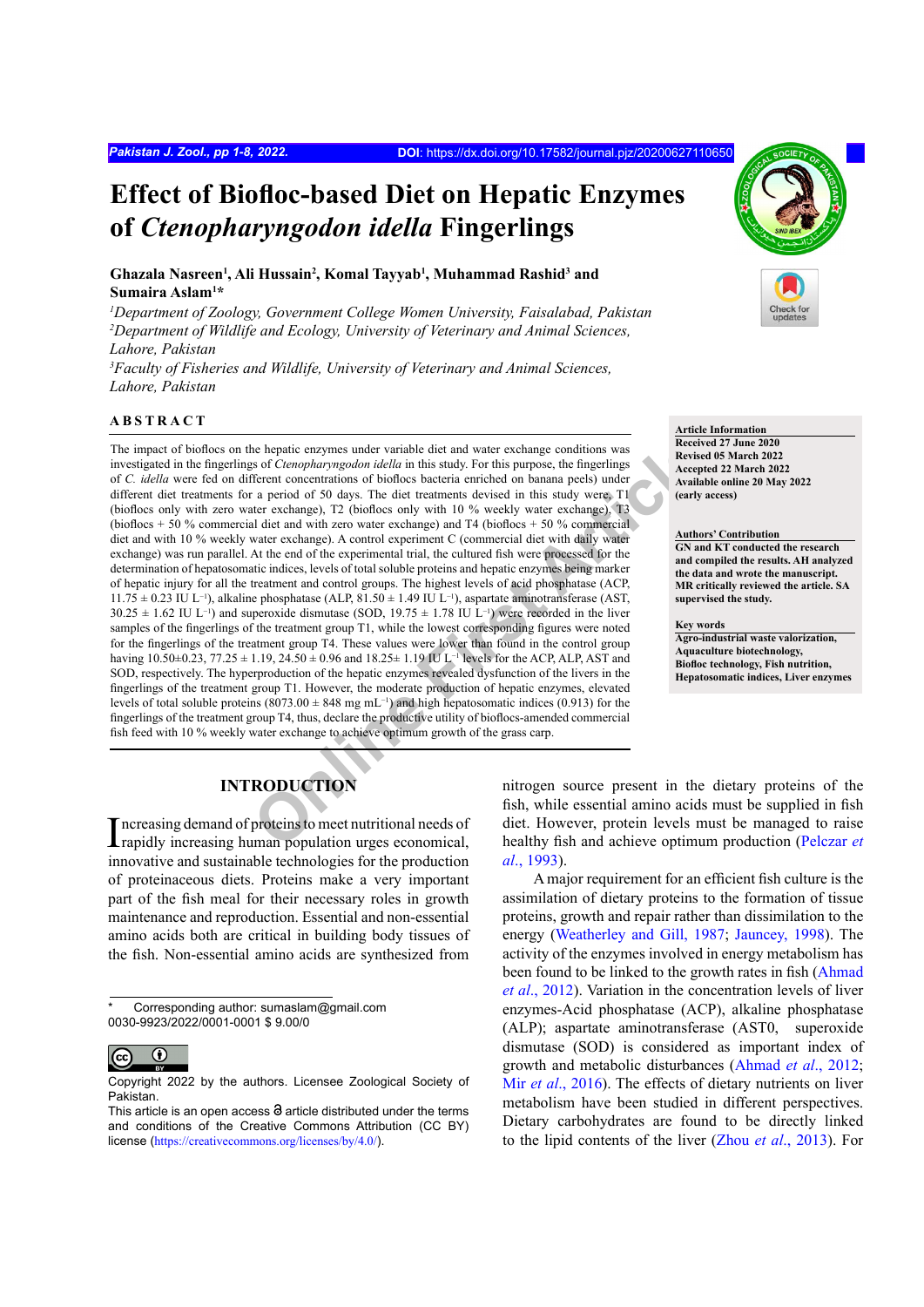instance, lipid vacuoles of larger size and peripheral nuclei in hepatocytes were found in livers of juvenile *Labeo rohita* and fry fed on non-gelatinized and gelatinized carbohydrates, respectively [\(Mohapatra](#page-6-2) *et al*., 2003; [Kumar](#page-6-3) *et al*., 2005; [Ahmad](#page-5-0) *et al*., 2012). The pathological effects of nutrition may result in structural modifications of nuclei within hepatocytes (Caballero *et al*., 1999). Limited ability of the fish to digest and metabolize nutrients may result in nutritional problems such as poor feed consumption and hence poor growth when they are taken in excess (Hemre *et al*., 2002). Maximum activity of ACP enzymes under the effects of dietary proteins in fingerlings of *Labeo rohita* was observed when a diet with optimum (20.54 mg) protein was fed [\(Ahmad](#page-5-0) *et al*., 2012).

**Conservant Conservant Article**<br> **Conservant Article**<br> **Conservant Article**<br> **Conservant Article**<br> **Conservant Article**<br> **Conservant Article**<br> **Conservant Article Experiment article are treatment for and the experiments re** The biofloc (BF) technology is an advanced and innovative approach for improved aquaculture production and involves the use of microbial aggregates as a rich source of protein. The technology is mainly based on the principle of waste nutrients recycling, in particular nitrogen, into microbial biomass that can be used *in situ* by the cultured animals (Avnimelech, 2009; Kuhn et al., [2010\)](#page-6-4). Heterotrophic microorganisms are allowed to grow by maintaining the C/N ratio in the water through the modification of the carbohydrate content in the feed or by the addition of an external C source in the water ([Avnimelech, 1999](#page-5-2)), so that the bacteria can assimilate the waste ammonium for new biomass production. Hence, ammonium/ammonia can be maintained at a low and nontoxic concentration so that water replacement is no longer required ([Bossier and Ekasari, 2017](#page-5-3)).

Beneficial effects of BFT on fish growth, water quality, liver condition, digestive enzymes, and immunity have been studied in tilapia (Avnimelech, 2007), common carp ([Najdegerami](#page-6-5) *et al*., 2016), rahu (Verma *et al*., 2016) and catfish (Ekasari *et al*., 2015). The bioflocs are reported to increase the growth performance by stimulating digestive enzyme activities (Xu *et al*., 2012), and improving the immune response (Kim *et al*., 2016).

Nutritional contribution of the BF-based diets to the metabolic functions and enzymes of the fish is very scarce. [Pradhan and Das \(2015\)](#page-7-3) reported a marked effect of blue green algae (*Microcystis aeruginosa*) supplemented diet on ALP levels of the carp liver and its survival rate. The higher ALP levels indicate the higher reserved energy breakdown utilized for growth and survival of fish. A recent study by [Najdegerami](#page-6-5) *et al*. (2016) reported significantly improved hepatocellular quantification and health of the liver of common carp fed on diets partially replaced with BFs. Thus, the present study was designed to determine the effect of BFs utilizing agri-wastes as C source, on the liver functions of the grass carp (*Ctenopharyngodon idella*) and to optimize the BF concentration for healthy liver functions.

## **MATERIALS AND METHODS**

### *Production of BFs*

Microorganisms for the development of BFs were enriched on the medium containing banana peels as carbon source. For this purpose, 20 g of dried and finely ground banana peels were weighed on electrical balance and added into 1 L distilled water in screw capped glass bottles to obtain a  $2\%$  (w/v) concentration. The pH was adjusted to 8. The medium containing bottle was then autoclaved at 121°C under pressure 15 psi for 15 min. The sterile medium was then inoculated with 1 g of soil sample (obtained from the fish pond) under hygienic conditions. An air pipe provided with a cotton plug to supply sterile oxygen into the medium bottle was used for the continuous aeration of the medium. This medium was incubated at room temperature for 10 days for the enrichment of heterotrophic microorganisms growing on banana peels. All the experiments for enrichment culture development were performed in triplicates.

The experiment was then up-scaled to the fiberglass aquaria (90 L capacity) for the production of BFs. Each aquarium was filled with 60 L water and provided with the banana peels' powder (2 %). Then 500 mL of the microbial growth was taken from the previously enriched microbial culture and inoculated to each of the aquaria allocated for the treatments, T1, T2, T3 and T4. The control group was kept un-inoculated and without the addition of any feed ingredients. The BF growth was further developed for 30 days in these fiber glass aquaria before stocking the fish. The neutral to alkaline pH was maintained during this period. Two air pipe aerators attached with hollow plastic tubes were used for the rich and continuous aeration of the aquaria. The C/N ratio of 15:1 was maintained for the experiment. All of the experiments were performed in triplicates. Once the bacterial counts reached upto 108 to 109 C.F.U. mL−1 in the aquaria, the fish feed and water exchange were managed according to the required treatment conditions.

#### *Experimental trial*

The experiment was conducted to find the effect of BF-supplemented fish feed on the liver metabolic enzymes of the grass carp fingerlings under different experimental conditions. The experiment was performed in Microbiology and Biotechnology Laboratory, Department of Zoology, Government College Women University, Faisalabad, Pakistan. The experiment was comprised of 4 different feeding treatments, T1, T2, T3 and T4 [\(Table](#page-2-0) [I](#page-2-0)) on the basis of diet and water exchange and compared against the control group utilizing commercial fish feed. Fingerlings of the *C. idella* were obtained from the Fish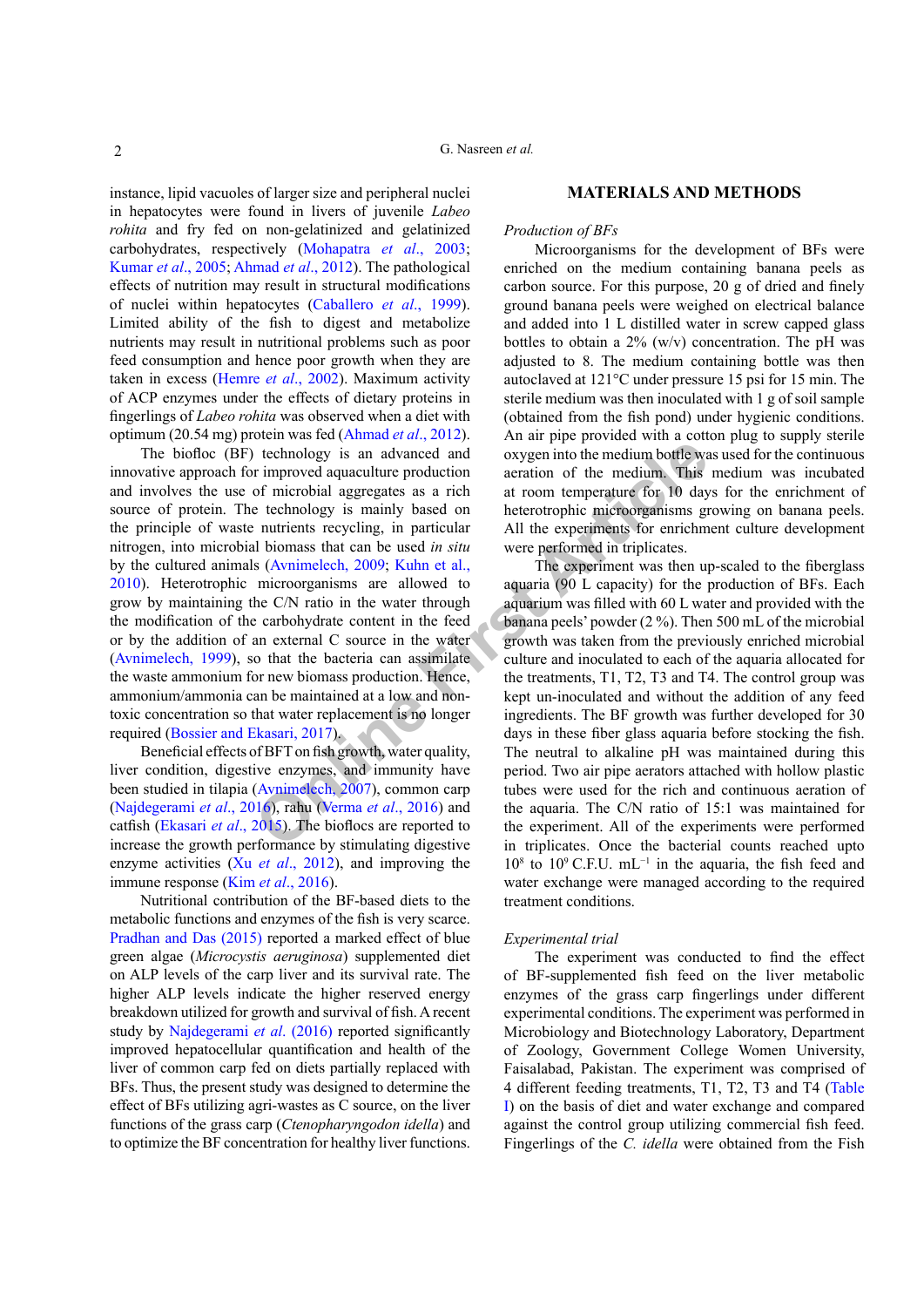Seed Hatchery, Faisalabad, Pakistan. The fish were stocked in a fibreglass aquarium for 15 days for acclimation and adaption to the new environment. After acclimation for 15 days, 7 fish individuals were distributed in each of the 5 aquaria representing 4 experimental and 1 control groups. The feeding and water exchange conditions for these rearing groups were maintained as described in [Table I.](#page-2-0) All the experiments for this purpose were conducted in triplicates and maximally for a period of 50 days at room temperature. The aquaria were equipped with aerators to maintain maximum availability of oxygen for the fish throughout the experimental trial.

#### *Determination of HSI*

At the beginning of the experiment, the fish were weighed following 24-h starvation. At the termination of the experiment, the fish from each experiment were weighed again following 24-h starvation. The fish were then dissected, their livers were weighed and the HSI were

calculated by the following formula:<br> $HSI = \frac{Liver weight}{Body weight} \times 100$ 

The liver samples were then placed in clean plastic vials and stored in a freezer till further use.

### *Fish liver enzyme activity estimation*

The frozen liver samples were homogenized finely and the resulting supernatant was used for measurement of subsequent enzymes' activity as described by Jaroli and [Sharma \(2005\).](#page-6-6) The effect of control and BF-based feeds on the liver of *C. idella* fingerlings was thus determined by monitoring different enzymes in the liver homogenate.

For the estimation of ACP and ALP activity, the methods proposed by the [Jaffe and Badansky \(1943\)](#page-6-7) were followed. The ACP and ALP activity was calculated as:

ACP activity (IU  $L^{-1}$ ) = 122 A

ALP activity (IU  $L^{-1}$ ) = 3300 A

Where, A= Change in absorbance per minute ([Jaffe](#page-6-7) [and Badansky, 1943\)](#page-6-7).

The AST activity was estimated using Randox kits ([Reitman and Frankel, 1957\)](#page-7-4). The AST activity was calculated as:

AST activity (nm min<sup>-1</sup>)=  $1746 \times \Delta A$  340 nm min<sup>-1</sup>

Where;  $1746 =$  Extinction coefficient;  $\Delta A$  340 nm min<sup>-1</sup> = Change in absorbance per minute for the homogenate sample.

of th[e](#page-6-6) experiment, the fish were<br>
I-h starvation. At the termination<br>
First Expansion and the experiment were weighted and the competitive use of stars<br>
only XOD during the conversion of the stars were weighted and the HS The hepatic SOD activity was measured by the xanthine oxides method [\(Fridovich, 1974\)](#page-5-5). The assay is based on the competitive use of superoxide ions (generated by XOD during the conversion of xanthene into hydrogen peroxide and uric acid) by SOD. The level of TSPs in the supernatant was measured by the method as described by Lowry *et al*. (1951).

#### *Statistical analysis*

Statistical analysis of the data was performed through analysis of variance and students' t- test using Prism 5 Software. Differences between means were considered significant at  $P \leq 0.05$ .

## **RESULTS**

## *Production of BFs*

The microbial counts in the bioflocculated aquaria running under different feeding conditions were

<span id="page-2-0"></span>**Table I. Effect of four different diets (T1, T2, T3, T4) and water exchange on total and specific activity (IU L-<sup>1</sup> ) of different hepatic enzymes in the livers** *of C. idellla* **fingerlings.**

|            | Control         | T1                                                   | T2                       | T3                        | Т4                       |
|------------|-----------------|------------------------------------------------------|--------------------------|---------------------------|--------------------------|
| HSI        | $0.50 \pm 0.03$ | $0.44\pm 0.07$                                       | $0.54 \pm 0.09$          | $0.48 \pm 0.05$           | $0.91 \pm 0.06$ ***      |
| ACP        |                 | $10.50\pm0.23$ (0.0009) $11.75\pm0.23^{**}$ (0.0013) | $10.50\pm0.35(0.0003)$   | $11.00\pm0.21(0.0009)$    | $10.00\pm0.12(0.0015)$   |
| ALP        |                 | $77.50 \pm 1.22$ (0.0341) 81.50 $\pm 1.49$ (0.0776)  | $77.25 \pm 1.19(0.0096)$ | $80.75 \pm 1.71(0.0389)$  | $75.5\pm0.94(0.0497)$    |
| <b>AST</b> |                 | $24.50\pm0.96(0.0118)$ $30.25\pm1.62^{*}(0.0199)$    | $24.50 \pm 1.21$ (0.003) | $26.25 \pm 1.78(0.0116)$  | $22.00\pm2.90(0.0210)$   |
| <b>SOD</b> |                 | $18.25 \pm 1.29$ (0.0120) $19.75 \pm 1.78$ (0.0188)  | $16.00\pm2.88(0.0070)$   | $19.50 \pm 1.98$ (0.0024) | $13.25 \pm 2.37(0.0064)$ |
| TSP        | $2075.04\pm 60$ | $1049.99 \pm 107***$                                 | $2269.92\pm777$          | 1517.88±405               | $8073.00 \pm 848$ ****   |

Values are Mean ± SEM of replicates (n=21) and are significantly different from the control value of respective parameter in the row. Significance levels are \*, P $\leq 0.05$ ; \*\*, P $\leq 0.01$ ; \*\*\*, P $\leq 0.001$ ; \*\*\*\*, P $\leq 0.0001$ .

HIS, histosomatic index; ACP (IU L<sup>-1</sup>), acid phosphatase (IU L<sup>-1</sup>); ALP, alkaline phosphatase (IU L<sup>-1</sup>); SOD (IU L<sup>-1</sup>), superoxide dismutase; TSP (mg mL<sup>-1</sup>), total soluble proteins. Values in parentheses are specific activity (IU L<sup>\_1</sup>) of the respective enzymes. Composition of feed: Bacteria (CFU mL<sup>-1</sup>): 102 in control and 108 to 109 in all treated feeds. Biofloc volume: 0.2 mL L−1 in all treatment groups. Commercial feed (%): 5% of body weight twice daily in control; 2.5% of body weight thrice in a week in T3 and T4. Water exchange (%): 90 % every second day throughout the experiment in control; 0 % in T1 and T3, 10% in T2 and T4 weekly. Composition of commercial feed (%): Fish meal, 12; Protein, 38; Rice polish, 12; whaet flour, 10, fish oil, 6; vitamin premix, 1; minerals,1; ascorbic acid, 1; chromic oxide, 1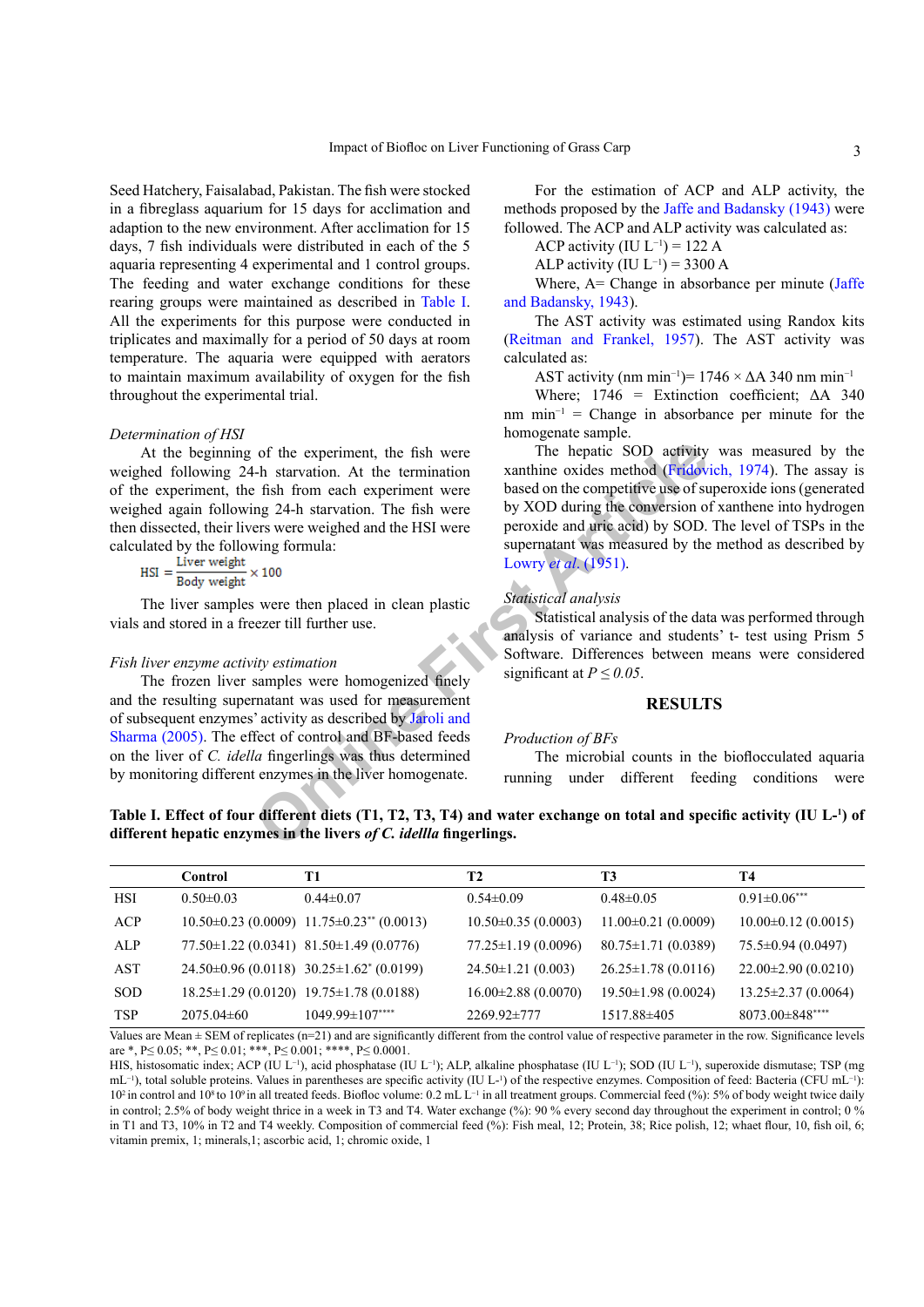determined and are presented in [Table I](#page-2-0). The bacterial counts recorded from the aquaria kept for different experimental diet treatments (T1, T2, T3 and T4), appeared almost the same and were in the range of  $10^8 - 10^9$  C.F.U. mL<sup>-1</sup>. The bacterial counts in all the experimental groups were significantly higher as compared to those of the control group (102 ) utilizing commercial protein fish feed only. The bioflocs were comprised of heterotrophic bacteria of the genera *Alcaligenes, Halomonas, Enterobacter and Pseudomonas* (unpublished data).

#### *Determination of HSI*

The body weight gain by the fingerlings of *C. idella* differed significantly among different diet treatments and the maximum weight was achieved by the fingerlings feeding on the BFs only diet with 10 % weekly water exchange (T2). However, the value of HSI appeared maximum (0.913) for the fingerlings reared in T4. This value was significantly higher than those obtained for the treatment groups T1, T2, T3 and the control group (Table [I](#page-2-0)).

was achieved by the fingerlings mg<sup>-1</sup>) was shown by the fingerling<br>hy diet with 10 % weekly water group T4, while the minimum<br>be the fingerlings reard in T4. This in treatment group T2. The AST<br>the fingerlings reard in t Among the different treatments T1, T2, T3 and T4, the hepatic enzymes levels were found lowest in the liver samples of the fingerlings reared in the T4 group feeding on the mixture of BFs and commercial diet with 10% weekly water exchange. The mean values of  $10.00 \pm 0.12$ ,75.50 $\pm$ 0.94 and 22.00 $\pm$ 2.9 IU per liter were recorder for the ACP, ALP and AST, respectively. The SOD levels were also found minimum ((13.25  $\pm$  2.37 IU L<sup>-1</sup>) in the treatment group T4.

The treatment group T1 showed maximum values of the hepatic enzymes when compared with the all other three treatment groups T2, T3, T4 and the control group (C). The highest ACP levels found in the liver samples of the fingerlings reared on BFs only with zero water exchange (T1) were  $11.75 \pm 0.23$  IU L<sup>-1</sup>, while  $81.50 \pm 1.49$ ,  $30.25$  $\pm$  1.62 and 19.75  $\pm$  1.78 IU of the ALP, AST and SOD per liter were recorded. The hepatic enzymes in the livers of the fingerlings reared in the treatment T3 feeding on the mixture of BFs and commercial diet with zero water exchange were comparable with the T4 and showed 11  $\pm$  0.21, 80.75  $\pm$  1.71, 19.50  $\pm$  1.98 IU of the ACP, ALP and SOD per liter, respectively. The AST values were also higher than those of the fingerlings reared treatmnets T2, T4 and control groups.

The treatment group T2 showed hepatic responses in the liver comparable with the control C group fingerlings and gave  $10.50\pm0.35$  and  $10.50\pm0.23$  for ACP, 77.50  $\pm$ 1.22 and  $77.25 \pm 1.19$  IU L<sup>-1</sup> levels of ALP, 24.50  $\pm$  2.13 and 24.50  $\pm$  0.96 IU L<sup>-1</sup> for AST. The SOD levels were, however, lower in T2 than in the control group.

The specific activity (U mg<sup>-1</sup> of protein) of the ACP

is also presented in [Table I](#page-2-0). Maximum specific activity of ACP was shown by the fingerlings reared in the treatment group T4 showing specific activity of 0.0015 U mg<sup>-1</sup> of the TSPs, while the minimum specific activity (0.0009 U mg<sup>-1</sup>) was given by the fingerlings reared in the control group.

The maximum specific activity of ALP was given by the fingerlings reared in the treatment group T1 with 0.0776 U mg−1 of the TSPs, while the minimum specific activity  $(0.0096 \text{ U mg}^{-1} \text{ of protein})$  was given by the fingerlings reared in treatment group T2. The ALP specific activities of the treatment groups T3 and T4 were 0.0389 and 0.0497 U mg<sup>-1</sup> of the protein, respectively [\(Table I](#page-2-0)).

The maximum specific activity of AST (0.0210 U mg<sup>-1</sup>) was shown by the fingerlings reared in the treatment group T4, while the minimum specific activity (0.0030 U mg−1 of protein) was shown by the fingerlings reared in treatment group T2. The AST specific activities of the groups T3, T4 and C were 0.0116, 0.0210 and 0.0118 U mg<sup>-1</sup> of the protein, respectively ([Table I](#page-2-0)).

The maximum specific activity of SOD (0.0188 U mg<sup>-1</sup> of protein) was shown by the fingerlings reared in the treatment group T1, while the minimum specific activity  $(0.0024 \text{ U mg}^{-1} \text{ of protein})$  was shown by the fingerlings reared in treatment group T3. The SOD specific activities of the study groups T2, T4 and C were 0.0070, 0.0064 and 0.0120 U mg−1 of the protein, respectively [\(Table I](#page-2-0)).

## *Estimation of TSPs*

The level of TSPs varied significantly among different diet treatments (Table I). The levels of TSPs found in the liver samples of the fingerlings for the study treatments T1, T2, T3, T4 and C were  $1049.99 \pm 107$ ,  $2269.92 \pm 777$ ,  $1517.88 \pm 405$ ,  $8073.00 \pm 848$  and  $2075.04 \pm 60$  mg mL<sup>-1</sup> (Table I).

## **DISCUSSION**

The impact of BF supplemented feed on the production of hepatic enzymes in *C. idella* fingerlings was evaluated in this study. The higher carbon to nitrogen ratios in the BF system bring about the enrichment of beta-polyhydroxyalkanoates accumulating bacteria. These PHB containing heterotrophic bacteria are not only known for bioflocculant-production but also exert antibacterial activity against pathogens [\(Russel, 1992](#page-7-5); [Salehizadeh](#page-7-6)  *et al*[., 2001](#page-7-6); [Kumaresan](#page-6-9) *et al*., 2002; Sinha *et al*[., 2008](#page-7-7); [Emerenciano](#page-5-6) *et al*., 2013). These attributes of the biofloc community support them to be employed in a sustainable aquaculture.

The present study's results revealed that the values of HSI differed significantly among all the feeding groups.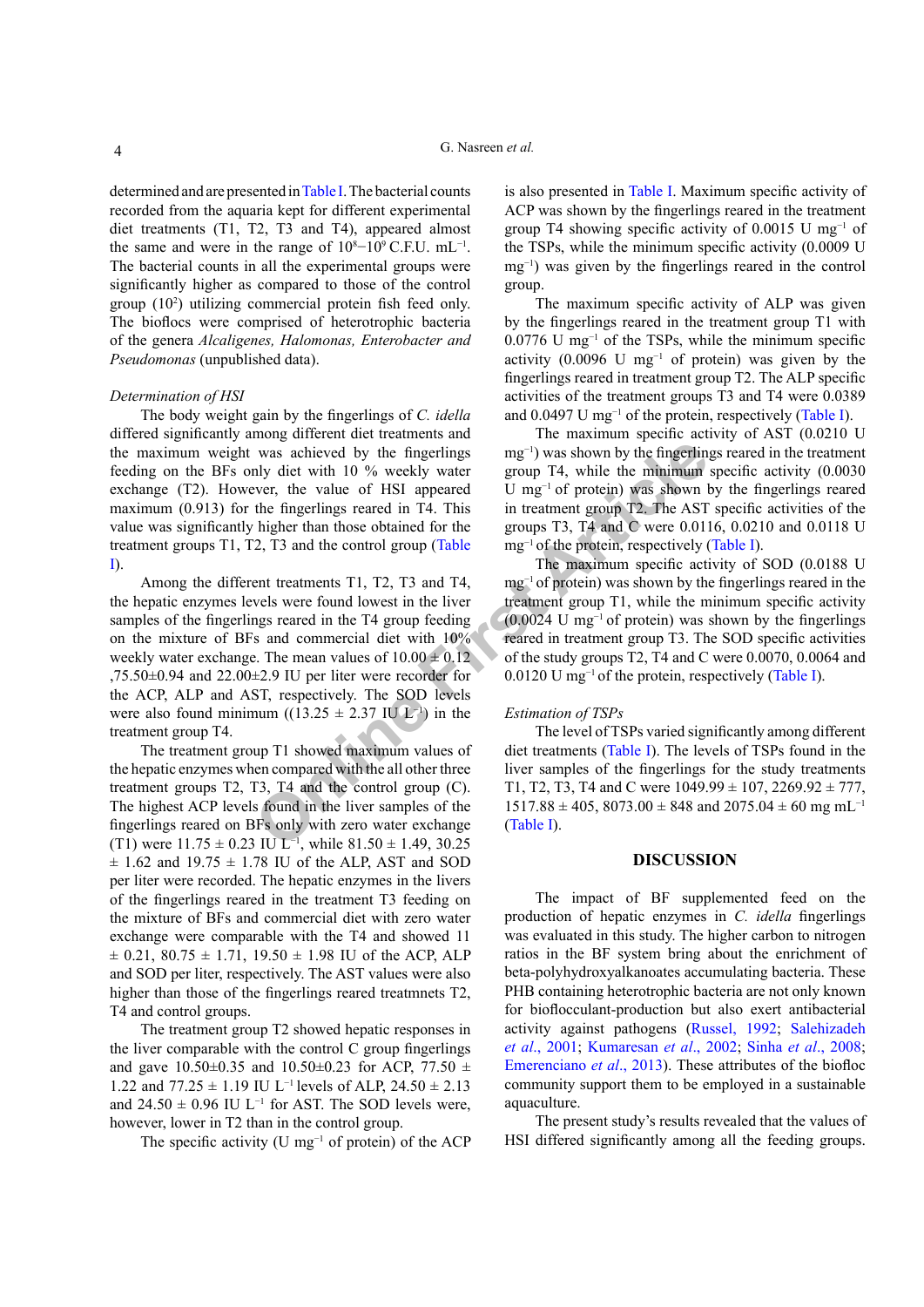The highest value of HSI was noted for the treatment group T4. The size of an organ proportional to the body weight is determined by taking the relation of the organ to body weight. [Wilber and Gilchrist \(1965\)](#page-7-8) suggested the use of these ratios a valuable criterion in evaluating the correlation between certain experimental conditions and the biological response of a particular organism. The liver is the main organ performing various metabolic processes and detoxification. Its ability to regenerate makes it unique among the vital organs of the body. Organ weight is a direct response of an experimental condition thus making it most sensitive indicator. Significant differences in an animal's organ weight may occur under different experimental conditions even when no apparent morphological changes are observed (Bailey *et al*., 2004). This makes the organ weight analysis an important parameter to find the effect of an experimental diet. Afuang *et al*. (2003) correlated HSI range of 1.5−2.7 with incorporation of body lipids which is greatly influenced by the dietary components. Thus, a lipid-rich diet gives a higher HSI owing to its relation to the lipid contents (Ogunji *et al*., 2008). These reports clearly explain the lower levels of HSI when a proteinrich diet is used as represented by the present study results (0.436−0.913) of the *C. idella* fingerlings feeding on protein-rich microbial diet.

The ACP and ALP levels in the liver samples of the fingerlings belonging to the different treatment groups were non-significantly different from those of the control groups. These results are consistent with the findings of Mohapatra *et al*. (2014) where the levels of ACP and ALP were reduced in the probiotics-fed group of *Labeo rohita* as compared to the non-probiotics-fed group. For endoplasmic reticulum and plasma membrane, ALP is marker enzyme (Muhammad, 2007). Thus, it is an ectoenzyme of plasma membrane which is used to determine the plasma membrane integrity oftenly (Akanji *et al*[., 1993](#page-5-9); [Shanhjahan](#page-7-10) *et al*., 2004). Its high levels in the serum and tissue indicate damage to the external cell boundaries. Elevated levels of ALP may enhance the chances of membrane damage because it is an enzyme bounded to the membrane ([Rao, 2006\)](#page-7-11).

The AST activity in the present study ranged between 22-30 IU  $L^{-1}$  in all the study groups. The decreased level of the enzyme in the fingerlings of the treatment group T4 in comparison with the control and the remaining treatment groups is attributed to the balanced nutritional contents of the fish feed as reported by the Metón *et al*. (1999). Some other researchers, however, relate these differences in the activity of the AST to the fish species rather than diet compositions ([Nagai and Ikeda, 1972](#page-6-12); [Cowey and Walton,](#page-5-10) [1989\)](#page-5-10). Increased levels of AST and ALT in the Nile Tilapia and other fish species have been reported previously when

the fish were fed with the probiotic-supplemented diets ([El-Rhman](#page-5-11) *et al*., 2009; [Harikrishnan](#page-6-13) *et al*., 2011). The activities of AST and ALT in the heart and liver tissues are markers for their functions and integrity [\(Adeniyi](#page-5-12) *et al*[., 2010\)](#page-5-12). They reorganize the proteins' building blocks. These enzymes are reported to be released from the damaged liver tissue [\(Nelson and Cox, 2000](#page-7-12)). Increased levels in the serum are indications of cellular damage (necroting tissues). Myocardial infarction and increased risk of cardiovascular disease are attributed to increase of ALT and AST levels [\(Ioannou](#page-6-14) *et al*., 2006).

**a** *a***l**, 2004). Th[i](#page-6-10)s makes the organ Slightly higher levels of SOD intention praises the organ Slightly higher levels of SOD intention of body lipids which theres of the live microbal culture or the proportion of body The SOD levels among different treatment groups ranged between 13.25−19.75 IU L−1 which were nonsignificantly different from those of the control group. Slightly higher levels of SOD in the fingerlings of the treatment groups T1, T2 and T3 as compared to those fed on BF-supplemented commercial diet indicated a light stress of the live microbial culture on the hepatocytes. Our results are supported by the previous findings where *L. vannamei* reared in a BF-based system showed improved physiological functions as reported by Becerra-Dórame *et al*. (2014). This improved performance was indicated by the SOD activity. Similarly, Jang *et al*[. \(2011\)](#page-6-15) reported enhanced expression of an oxidase-activating enzyme (lvPPAE1) in hemocytes of *L. vannamei* reared for a long term in a BF-based system. The much higher level of TSPs was noted in the treatment group T4. The enhancement of TSPs in different cells under potentially suitable diet treatments has been reported by many researchers ([Gupta](#page-5-13) and Sharma, 2016; Rajkumar *et al*., 2016; [Kumar](#page-6-16) *et al*., 2017).

## **CONCLUSIONS AND RECOMMENDATIONS**

The present study arrived at the conclusion that utilization of BF-based fish diet in aquaculture is a promising approach to achieve much better results of the fish weight gain. Since higher levels of the hepatic enzymes are markers for the tissue damage thus lower levels of the liver enzymes in the treatment group T4 of the present study clearly demonstrate that the mixture of BFs and commercial diet is beneficial and economic for rearing of the grass carp fingerlings and fulfill needs of the nutrients for the carp culture. However, the highest levels of the hepatic enzymes in the treatment group T1 depicted hepatic stress and revealed that only BFs are not enough to support optimum growth of the grass carp. Our findings of the present study will be helpful for developing economical fish farming and valorization of agricultural wastes for the development of nutritional supplements (BFs) in aquaculture. Future studies on different other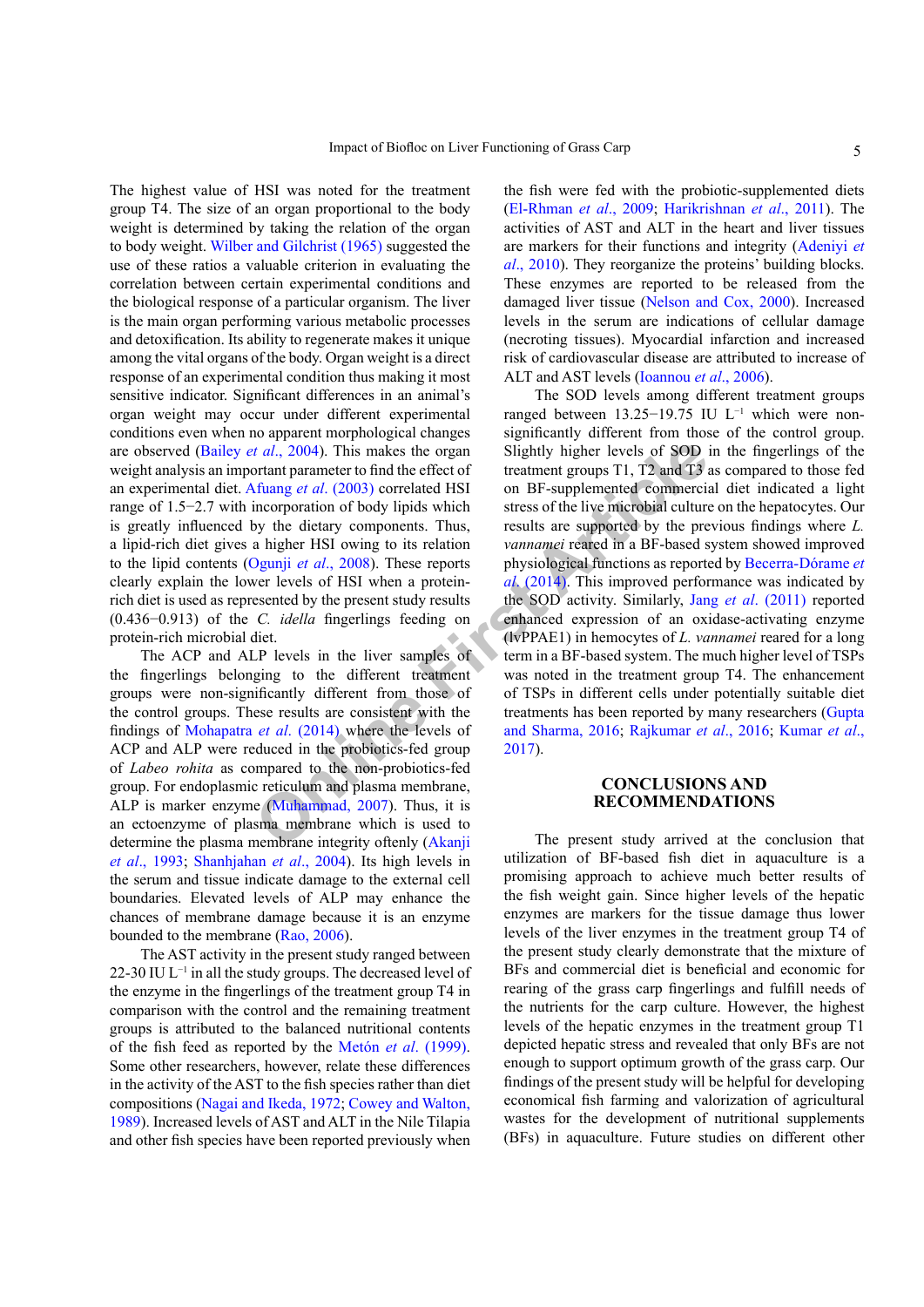agro-industrial wastes like wheat straw, rice husk, rice straw, cotton sticks, maize waste, sugarcane bagasse and fruit wastes, are recommended for their potential utility in developing BFs. The microscopic examinations and the microbial community analyses of the BFs are further needed to be explored in future studies.

## **ACKNOWLEDGEMENTS**

The support of Fish Seed Hatchery, Faisalabad, Pakistan for providing fingerlings of the grass carp (*C. idella*), is highly acknowledged.

## *Statement of conflict of interest*

The authors have declared no conflict of interest.

## **REFERENCES**

- <span id="page-5-12"></span><span id="page-5-8"></span>Adeniyi, A.F., Adeleye, J.O. and Adeniyi, C.Y., 2010. Diabetes, sexual dysfunction and 2010. Diabetes, sexual dysfunction and therapeutic exercise: A 20 years review. *Curr. Diabetes Rev*., **6**: 201–206. https://doi. [org/10.2174/157339910791658907](https://doi.org/10.2174/157339910791658907)
- declared no conflict of interest.<br> **EXERENCES**<br>
EXERENCES<br>
EXERENCES<br>
EXERENCES<br>
Surawidjaja, E.H., and<br>
e[le](https://doi.org/10.1111/are.12033)ve, J.O. and Adeniyi, C.Y.,<br>
ilapia Orechromis nin<br>
eleve, S. 201-206. https://doi.<br> **Bossier, P.** and Exercise: A Afuang, W., Siddhuraju. P. and Becker, K., 2003. Comparative nutritional evaluation of raw, methanol extracted residues and methanol extracts of moringa (*Moringa oleifera* Lam.) leaves on growth performance and feed utilization in Nile tilapia (*Oreochromis niloticus* L.). *Aquacult. Res*., **34**: 1147–1159. https://doi.org/10.1046/j.1365- [2109.2003.00920.x](https://doi.org/10.1046/j.1365-2109.2003.00920.x)
- <span id="page-5-0"></span>Ahmad, M., Qureshi, T.A., Singh, A.B., Manohar, S., Borana, K. and Chalko, S.R., 2012. Effect of dietary protein, lipid and carbohydrate contents on the growth, feed efficiency and carcass composition of *Cyprinus carpio* communis fingerlings. *Int. J. Farm. All. Sci*., **4**: 30–40.
- <span id="page-5-9"></span>Akanji, M.A., Olagoke, O.A. and Oloyede, O.B., 1993. Effect of chronic consumption of metabisulphite on the integrity of the kidney cellular system. *Toxicology*, **81**: 173–179. [https://](https://doi.org/10.1016/0300-483X(93)90010-P) [doi.org/10.1016/0300-483X\(93\)90010-P](https://doi.org/10.1016/0300-483X(93)90010-P)
- <span id="page-5-2"></span>Avnimelech, Y., 1999. Carbon/nitrogen ratio as a control element in aquaculture systems. *Aquaculture*, **176**: 227–235. [https://doi.org/10.1016/S0044-](https://doi.org/10.1016/S0044-8486(99)00085-X) [8486\(99\)00085-X](https://doi.org/10.1016/S0044-8486(99)00085-X)
- <span id="page-5-4"></span>Avnimelech, Y., 2007. Feeding with microbial flocs by tilapia in minimal discharge bio-flocs technology ponds, *Aquaculture,* 264: 1–4. [https://doi.](https://doi.org/10.1016/j.aquaculture.2006.11.025) [org/10.1016/j.aquaculture.2006.11.025](https://doi.org/10.1016/j.aquaculture.2006.11.025)
- <span id="page-5-1"></span>Avnimelech, Y., 2009. *Biofloc technology-a practical guide book*. The world Aquaculture Society, Baton

Rouge.

- <span id="page-5-7"></span>Bailey, S.A., Zidell, R.H. and Perry, R.W., 2004. Relationship between organ weight and body/ brain weight in the rat: What is the best analytical endpoint? *Toxicol. Pathol*., **32**: 448–466. [https://](https://doi.org/10.1080/01926230490465874) [doi.org/10.1080/01926230490465874](https://doi.org/10.1080/01926230490465874)
- Becerra-Dórame, M.J., Martinez-Cordova, L.R., Martínez-Porchas, M., Hernández-López, J., Lopez-Elías, J.A. and Mendoza-Cano, F., 2014. Effect of using autotrophic and heterotrophic microbial based systems for the pre-grown of *Litopenaeus vannamei*, on the production performance and selected haemolymph parameters. *Aquacult. Res*., **45**: 944–948. [https://](https://doi.org/10.1111/are.12033) doi.org/10.1111/are.12033
- Ekasari, J., Zairin, M., Putri, D.U., Sari, N.P., Surawidjaja, E.H., and Bossier, P., 2015. Biofloc-based reproductive performance of Nile tilapia *Oreochromis niloticus* L. broodstock. *Aquacult. Res*., **46**: 509-512. [https://doi.](https://doi.org/10.1111/are.12185) org/10.1111/are.12185
- <span id="page-5-3"></span>Bossier, P. and Ekasari, J., 2017. Biofloc technology application in aquaculture to support sustainable development goals. *Microb. Biotechnol*., **10**: 1012– 1016.<https://doi.org/10.1111/1751-7915.12836>
- Caballero, M.J., López-Calero, G., Socorro, J., Roo, F.J., Izquierdo, M.S. and Fenández, A.J., 1999. Combined effect of lipid level and fish meal quality on liver histology of gilthead sea bream (*Sparus aurata*). *Aquaculture*, **179**: 277–290. [https://doi.](https://doi.org/10.1016/S0044-8486(99)00165-9) [org/10.1016/S0044-8486\(99\)00165-9](https://doi.org/10.1016/S0044-8486(99)00165-9)
- <span id="page-5-10"></span>Cowey, C.B. and Walton, M.J., 1989. Intermediary metabolism. In: *Fish nutrition* (ed. J.E. Halver). Academic Press, San Diego, pp. 260–329.
- <span id="page-5-11"></span>El-Rhman, A.M.A., Khattab, Y.A.E., Adel, M.E. and Shalaby, A.M.E., 2009. *Micrococcus luteus* and *Pseudomonas* species as probiotics for promoting the growth performance and health of Nile tilapia (*Oreochromis niloticus*). *Fish Shellf. Immunol*., **27**: 175–180. [https://doi.org/10.1016/j.](https://doi.org/10.1016/j.fsi.2009.03.020) [fsi.2009.03.020](https://doi.org/10.1016/j.fsi.2009.03.020)
- <span id="page-5-6"></span>Emerenciano, M., Gaxiola, G. and Cuzon, G., 2013. Biofloc Technology (BFT): A review for aquaculture application and animal food industry. In: *Biomass now cultivation and utilization* (ed. M.D. Matovic). Intech Open. <https://doi.org/10.5772/53902>
- <span id="page-5-5"></span>Fridovich, I., 1974. Superoxide dismutase. In: *Advances in enzymology and related areas of molecular biology* (ed. A. Meister).
- <span id="page-5-13"></span>Gupta, A. and Sharma, B., 2016. Cypermethrin impact on total protein in muscle and liver of the freshwater fish *Channa punctatus*. *Int. J. Adv. chem. Eng.*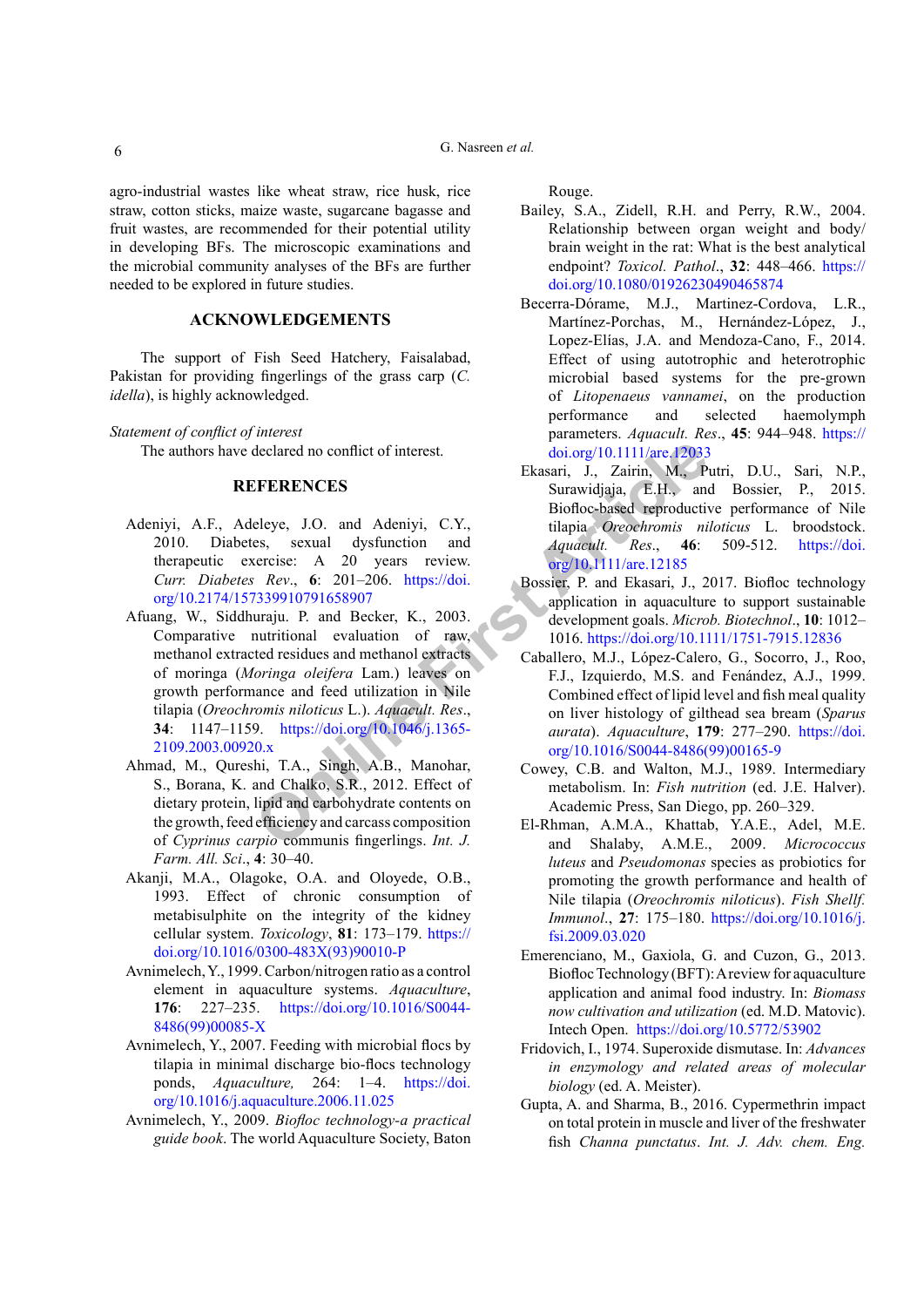*biol. Sci*., **3**: 222–224. [https://doi.org/10.15242/](https://doi.org/10.15242/IJACEBS.AE0616302) [IJACEBS.AE0616302](https://doi.org/10.15242/IJACEBS.AE0616302)

- <span id="page-6-13"></span>Harikrishnan, R., Kim, M.C., Kim, J.S., Balasundaramb, C. and Heo, M.S., 2011. Immunomodulatory effect of probiotics enriched diets on *Uronema marinum* infected olive flounder. *Fish Shellf. Immunol*., **30**: 964–971. [https://doi.org/10.1016/j.](https://doi.org/10.1016/j.fsi.2011.01.030) [fsi.2011.01.030](https://doi.org/10.1016/j.fsi.2011.01.030)
- Hemre, G.I., Mommsen, T.P. and Krogdahl, Å., 2002. Carbohydrates in fish nutrition: effects on growth, glucose metabolism and hepatic enzymes. *Aquacult. Nutr*., **8**: 175–219. [https://doi.](https://doi.org/10.1046/j.1365-2095.2002.00200.x) [org/10.1046/j.1365-2095.2002.00200.x](https://doi.org/10.1046/j.1365-2095.2002.00200.x)
- <span id="page-6-14"></span>Ioannou, G.N., Weiss, N.S., Boyko, E.J., Mozaffarian, D. and Lee, S.P., 2006. Elevated serum alanine aminotransferase activity and calculated risk of coronary heart disease in the United States. *Hepatology,* **43**: 1145–1151. https://doi. [org/10.1002/hep.21171](https://doi.org/10.1002/hep.21171)
- <span id="page-6-7"></span>Jaffe, H. L., and Bodansky, A., 1943. Diagnostic significance of serum alkaline and acid phosphatase values in relation to bone disease. *Bull. N. Y. Acad. Med.*, **19**: 831–848.
- <span id="page-6-15"></span>Jang, I.K., Pang, Z., Yu, J., Kim, S.K., Seo, H.C. and Cho, Y.R., 2011. Selectively enhanced expression of prophenoloxidase activating enzyme 1 (PPAE1) at a bacteria clearance site in the white shrimp, *Litopenaeus vannamei*. *BMC Immunol*., **12**: 70–80. https://doi.org/10.1186/1471-2172-12- [70](https://doi.org/10.1186/1471-2172-12-70)
- <span id="page-6-6"></span>Jaroli, D. and Sharma, B., 2005. Effect of organophosphate insecticide on the organic constituents in liver of *Channa punctatuus*. *Asian J. exp. Sci*., **19**: 121–129.
- <span id="page-6-0"></span>Jauncey, K., 1998. *Tilapia feeds and feeding*. Pisces Press Ltd. Stirling, Scotland, pp. 240–285.
- Kim, Y.S., Sasaki, T., Awa, M., Inomata, M., Honryo, T., Agawa, Y. M. and Sawada, Y., 2016. Effect of dietary taurine enhancement on growth and development in red sea bream *Pagrus major* larvae. *Aquacult. Res*., **47**: 1168-1179. [https://doi.](https://doi.org/10.1111/are.12573) [org/10.1111/are.12573](https://doi.org/10.1111/are.12573)
- <span id="page-6-12"></span><span id="page-6-11"></span><span id="page-6-4"></span>Kuhn, D.D., Lawrence, A.L., Boardman, G.D., Patnaik, S., Marsh, L. and Flick, G.J. Jr., 2010. Evaluation of two types of bioflocs derived from biological treatment of fish effluent as feed ingredients for Pacific white shrimp *Litopenaeus vannamei*. *Aquaculture*, **303**: 28–33. [https://doi.org/10.1016/j.](https://doi.org/10.1016/j.aquaculture.2010.03.001) [aquaculture.2010.03.001](https://doi.org/10.1016/j.aquaculture.2010.03.001)
- <span id="page-6-16"></span><span id="page-6-5"></span>Kumar, A., Singh, S. and Sharma, H.N., 2017. Changes in total protein in liver and kidney of freshwater fish, *Channa punctatus* (Bloch.) after intoxication

<span id="page-6-3"></span>of carbaryl. *J. Adv. Lab. Res. Biol***., 8**: 41–43.

- Kumar, S., Sahu, N.P., Pal, A.K., Choudhury, D., Yengkokpam, S. and Mukherjee, S.C., 2005. Effect of dietary carbohydrate on haematology, respiratory burst activity and histological changes in *L. rohita* juveniles. *Fish Shellf. Immunol*., **19**: 331–344. <https://doi.org/10.1016/j.fsi.2005.03.001>
- <span id="page-6-9"></span>Kumaresan, V. and Suryanarayanan, T.S., 2002. Endophyte assemblages in young, mature and senescent leaves of *Rhizophora apiculata*: Evidence for the role of endophytes in mangrove litter degradation. *Fungal Divers.*, **9**: 81-91.
- <span id="page-6-10"></span><span id="page-6-8"></span><span id="page-6-2"></span><span id="page-6-1"></span>Lowry, O.H., Rosebrough, N.J., Farr, A.L., and Randall, R.J., 1951. Protein measurement with the Folin phenol reagent. *J. biol. Chem*., **193**: 265-275. [https://doi.org/10.1016/S0021-9258\(19\)52451-6](https://doi.org/10.1016/S0021-9258(19)52451-6)
- **P.** 2006. Elevated serum alanine<br>
bend reagent. *J. biol.*<br>
logy hear[t](https://doi.org/10.1017/S0007114599001403) disease in the United<br>
bend reagent. *J. Mediavilla*, D., (<br>
logy, 43: 1145–1151. https://doi. Fernández, F. and Banana<br>
Bodansky, A., 1943. Diagnosti Metón, I., Mediavilla, D., Caseras, A., Canto, E., Fernández, F. and Baanante, I.V., 1999. Effect of diet composition and ration size on key enzyme activities of glycolysis-gluconeogenesis, the pentose phosphate pathway and amino acid metabolism in liver of gilthead sea bream (*Sparus aurata*). *Br. J. Nutr*., **82**: 223–232. [https://doi.](https://doi.org/10.1017/S0007114599001403) org/10.1017/S0007114599001403
	- Mir, G.H., Tharani, M., Hussain, A., Ahmad, Y. and Rashid, A., 2016. Variations in acid phosphatase (ACP) and alkaline phosphatase (ALP) activities in liver and kidney of a fresh water fish *Labeo rohita* exposed to heavy metal concentrations. *Eur. J. Pharm. med. Res.,* **3**: 398–401.
	- Mohapatra, M., Sahu, N.P. and Chaudhari, A., 2003. Utilization of gelatinized carbohydrate in diets of *Labeo rohita* fry. *Aquacult. Nutr*., **9**: 189–196. <https://doi.org/10.1046/j.1365-2095.2003.00243.x>
	- Mohapatra, S., Chakraborty, T., Prusty, A.K., PaniPrasad, K. and Mohanta, K.N., 2014. Beneficial effects of dietary probiotics mixture on hemato-immunology and cell apoptosis of *Labeo rohita* fingerlings reared at higher water temperatures. *PLoS One*, **9**: e100929. [https://doi.](https://doi.org/10.1371/journal.pone.0100929) [org/10.1371/journal.pone.0100929](https://doi.org/10.1371/journal.pone.0100929)
	- Muhammad, N.O., 2007. *Studies on the nutritional and toxicological aspects of* Terminalia catappa *seeds fermented* Aspergillus niger. Ph.D. thesis. University of llorin.
	- Nagai, M. and Ikeda, S., 1972. Carbohydrate metabolism in fish III. Effects of dietary composition of metabolism of glucose-U-14C and glutamate-U- 14C in carp. *Bull. Jap. Soc. Sci. Fish*., **38**: 137–143. <https://doi.org/10.2331/suisan.38.137>
	- Najdegerami, E.H., Bakhshi, F. and Lakani, F.B., 2016. Effects of biofloc on growth performance,